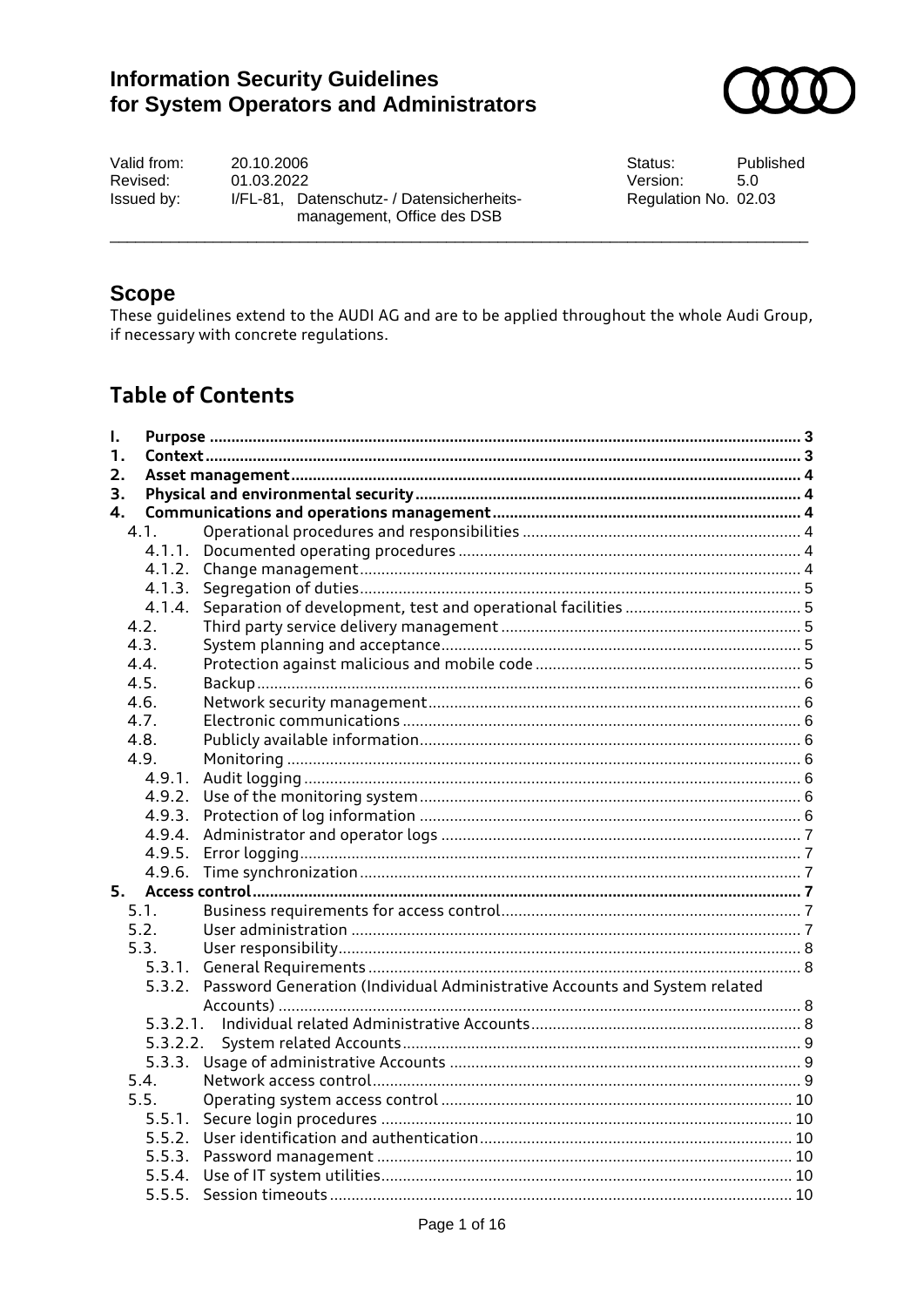| 6.         |        |  |  |  |
|------------|--------|--|--|--|
|            | 61     |  |  |  |
|            | 6.1.1. |  |  |  |
|            | 6.1.2. |  |  |  |
|            | 6.1.3. |  |  |  |
|            | 6.2.   |  |  |  |
|            | 6.3.   |  |  |  |
|            |        |  |  |  |
|            | 6.3.2. |  |  |  |
| 6.4.       |        |  |  |  |
|            | 6.5.   |  |  |  |
| 7.         |        |  |  |  |
| 8.         |        |  |  |  |
| н.         |        |  |  |  |
|            |        |  |  |  |
| A          |        |  |  |  |
| A.1        |        |  |  |  |
| A.2        |        |  |  |  |
| A.1        |        |  |  |  |
| В          |        |  |  |  |
| <b>B.1</b> |        |  |  |  |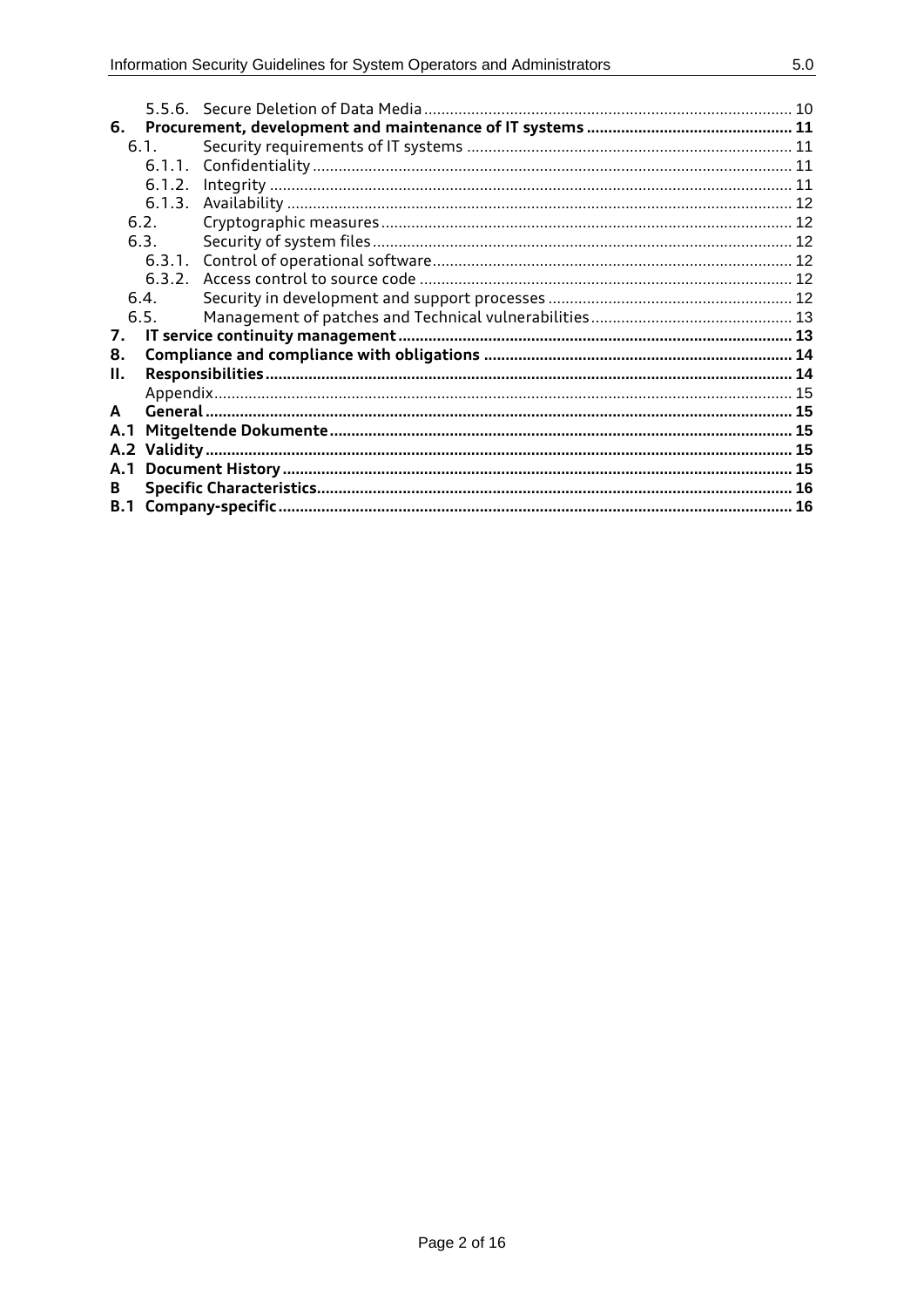### <span id="page-2-0"></span>**I. Purpose**

This Information Security Guideline defines the rules for information security that system operators and administrators must follow when handling information and IT devices (e.g. PCs, laptops or other mobile devices). For the protection of programmable logic controllers (PLCs) and robot controllers, the specific requirements set out in the appendix apply (see appendix B.1.1).

In addition, the Information Security Guideline for employees or third parties, provided that the system operator or administrator is an employee of a partner company, applies to the target group of system operators and administrators.

The purpose of this Information Security Guideline is to protect the confidentiality, integrity and availability of information as well as to safeguard the rights and interests of the company and all natural and legal persons who have a business relationship with a Group company and/or carry out activities for it.

This document's content follows the international standard ISO/IEC 27002:2013.

<span id="page-2-1"></span>This document and all associated change and update notices are communicated through the usual distribution channels (see appendix B.1.2).

## **1. Context**

The following overview shows how the Information Security Guidelines fit into the Information Security Regulations Framework.



### **Information Security Regulations**

### **Level 1 Information U\_024:**

Defines the basic objectives, strategies and responsibilities to ensure a minimum level of information security.

#### **Level 2 Information Security Guidelines:**

Design of U\_024 into organizational instructions for individual user groups

#### **Level 3 Information Security Regulations:**

Specification of regulatory requirements in the technical environment and description of technical functions and processes of information security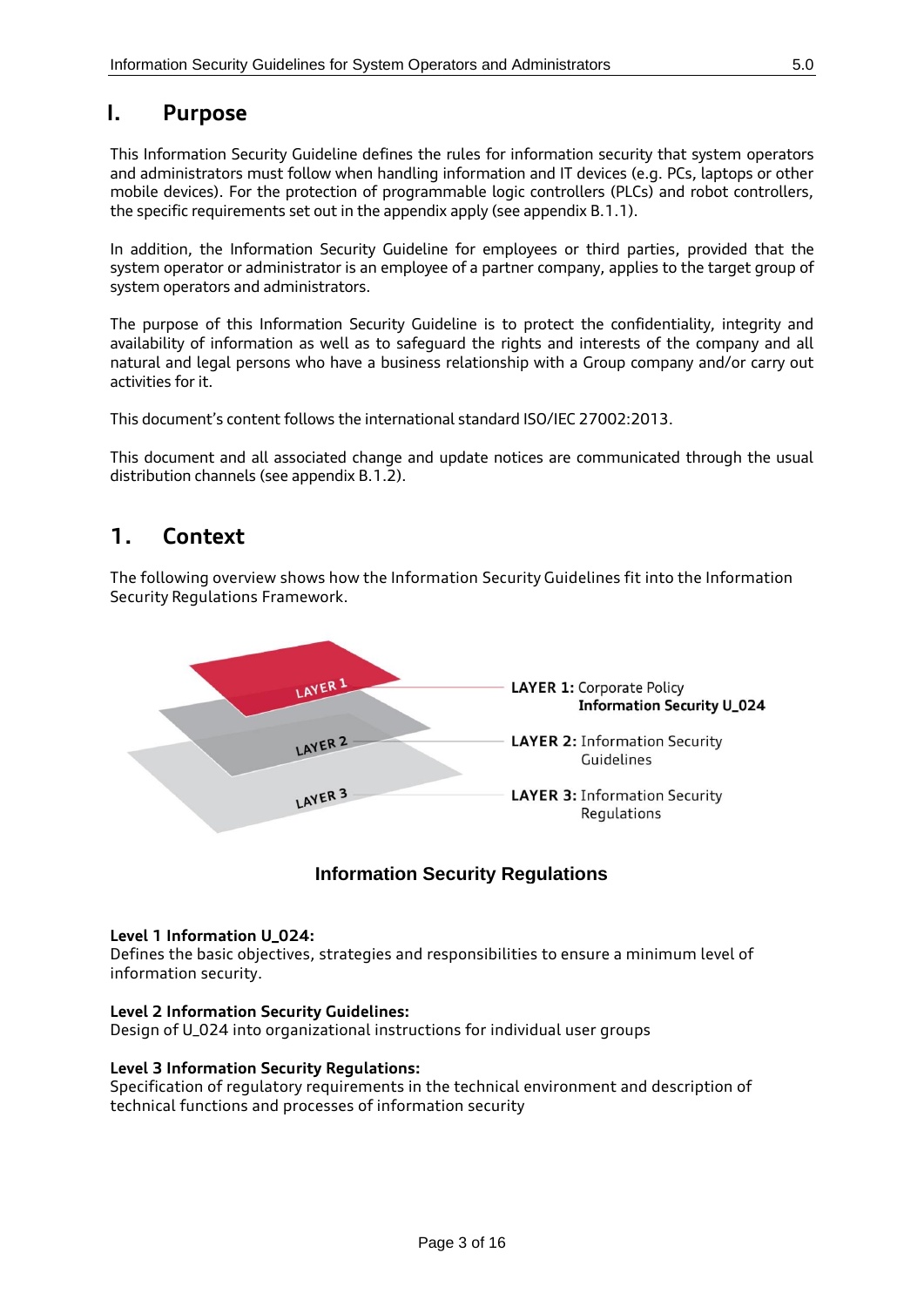## <span id="page-3-0"></span>**2. Asset management**

All company-owned IT systems (see appendix B.1.3) must be entered in a register. Operational responsibility for an IT system is to be assigned to a person or organizational unit that actively manages the system.

The responsibility for information lies with the respective information owner. This also applies to information provided via IT systems. Responsibilities may be delegated.

That register of IT systems shall include at least the following information: :

- description of IT systems, including interfaces to other IT systems
- the responsible organizational unit or person
- the business processes to which the IT systems are assigned
- the hosting location (e.g. data center)
- business process affiliation
- classification of data and, if necessary, information on specific protection requirements and protective measures
- existence of personal data
- <span id="page-3-1"></span>• information owner

## **3. Physical and environmental security**

Business-critical IT systems must be protected against power outages (e.g. with the help of an uninterruptible power supply).

Within the scope of its competences, the system operator ensures the availability of data by ensuring that all equipment is properly maintained at all times. This includes, among other things:

- the maintenance of IT equipment in accordance with the manufacturer's specifications.
- Operation of IT equipment according to the specifications of the manufacturers (e.g. temperature, humidity)
- Protection of IT equipment from unauthorized access, manipulation, damage or harmful environmental conditions (e.g. fire, water, dirt load)

## <span id="page-3-2"></span>**4. Communications and operations management**

#### <span id="page-3-4"></span><span id="page-3-3"></span>**4.1. Operational procedures and responsibilities**

#### **4.1.1. Documented operating procedures**

The system operator is responsible for ensuring that all documentation required for the operation of IT systems (e.g. operational service manuals) is available and up to date.

For publications, it should be noted that unauthorized persons do not have knowledge of confidential or secret data, including security-relevant information (e.g. firewall configuration settings).

Documentation must be archived in accordance with company-specific regulations (see appendix B.1.4). The system operator is obliged to follow the established operational procedures (e.g. of the change process).

#### <span id="page-3-5"></span>**4.1.2. Change management**

Changes to ongoing IT systems must be planned, tested, released and documented before they are implemented in these IT systems as part of a defined process. The requirements of the regulations (see appendix A.1.1) must be followed.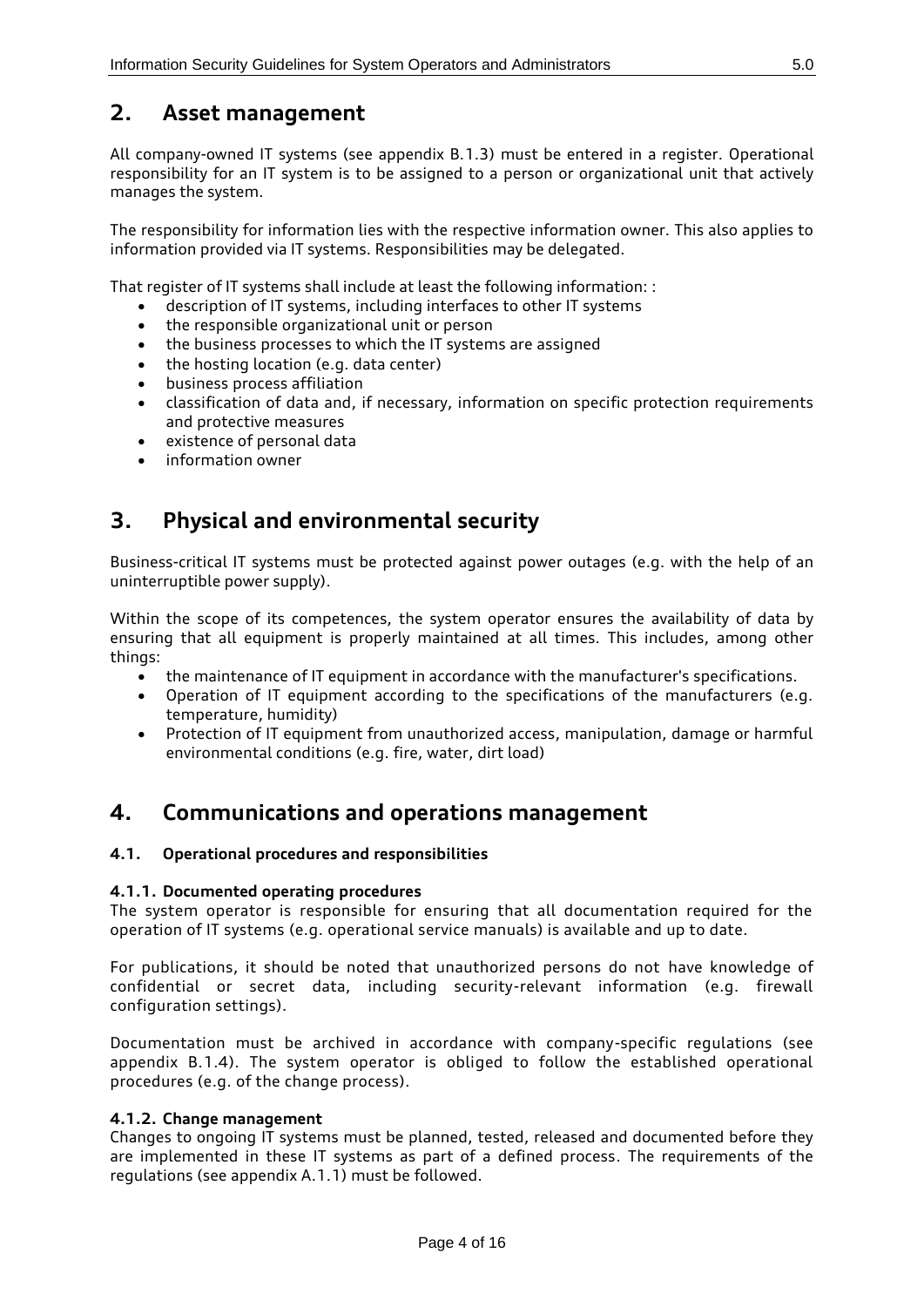#### <span id="page-4-0"></span>**4.1.3. Segregation of duties**

The use of different employees for executive (e.g. programming, development) and controlling (e.g. audit, acceptance) activities must be determined organizationally.

In addition, tasks must be divided, otherwise there is an increased risk of intentional or accidental misuse at the expense of the Group (four-eyes principle).

The principle of segregation of duties in accordance with the regulations (see appendix A.1.2) must be observed.

#### <span id="page-4-1"></span>**4.1.4. Separation of development, test and operational facilities**

Development environments, test environments and production environments (running IT systems) must be logically and physically separated from each other. An exception are large production facilities, where this would not be possible without reasonable effort.

If possible, tests must be executed with generated test data (e.g. using a test data generator).

IT systems may only be tested in test environments that are specifically designed for this purpose. It must be ensured that the operation of productive IT systems is not impaired.

If, for testing purposes, individuals would have access to personal, confidential or secret data that they do not need to carry out their contractual activities, the data must be made so unrecognizable before the tests are carried out in such a way that the original data is not identifiable before it is transferred from the productive IT system to the test or development environment.

The copying or use of information from productive IT systems is only permitted with the prior consent of the information owner. Copied data is subject to the same information security requirements as the original data.

After testing has been carried out, information used for this purpose must be completely deleted from productive IT systems.

The access rights and roles applicable in a productive IT system must also be implemented in the test and development systems and assigned to the intended test persons when copies of the productive data are used.

#### <span id="page-4-2"></span>**4.2. Third party service delivery management**

Security-related activities (such as the management of cryptographic keys, the security infrastructure or security systems) may only be carried out by third parties after the responsible organizational unit has approved this (see appendix B.1.5). In doing so, the requirements of the regulations (see appendix A.1.3) must be followed.

#### <span id="page-4-3"></span>**4.3. System planning and acceptance**

The capacity requirements for an IT system must be specified during the planning phase.

The security requirements for an IT system must also be specified in the planning phase in cooperation with the information owners. For the commissioning of new IT systems, a documented and executed handover to the system operator must be carried out.

System planning (functional specification, system design, system implementation) and system acceptance (system introduction) must be carried out in accordance with the Groupwide standards for system development (e.g. IT PEP).

#### <span id="page-4-4"></span>**4.4. Protection against malicious and mobile code**

IT equipment and IT systems must be protected against malware by means of protective measures (e.g. virus scanners) approved by the responsible organizational unit (see appendix B.1.6). The respective protective measures must be documented and kept up to date.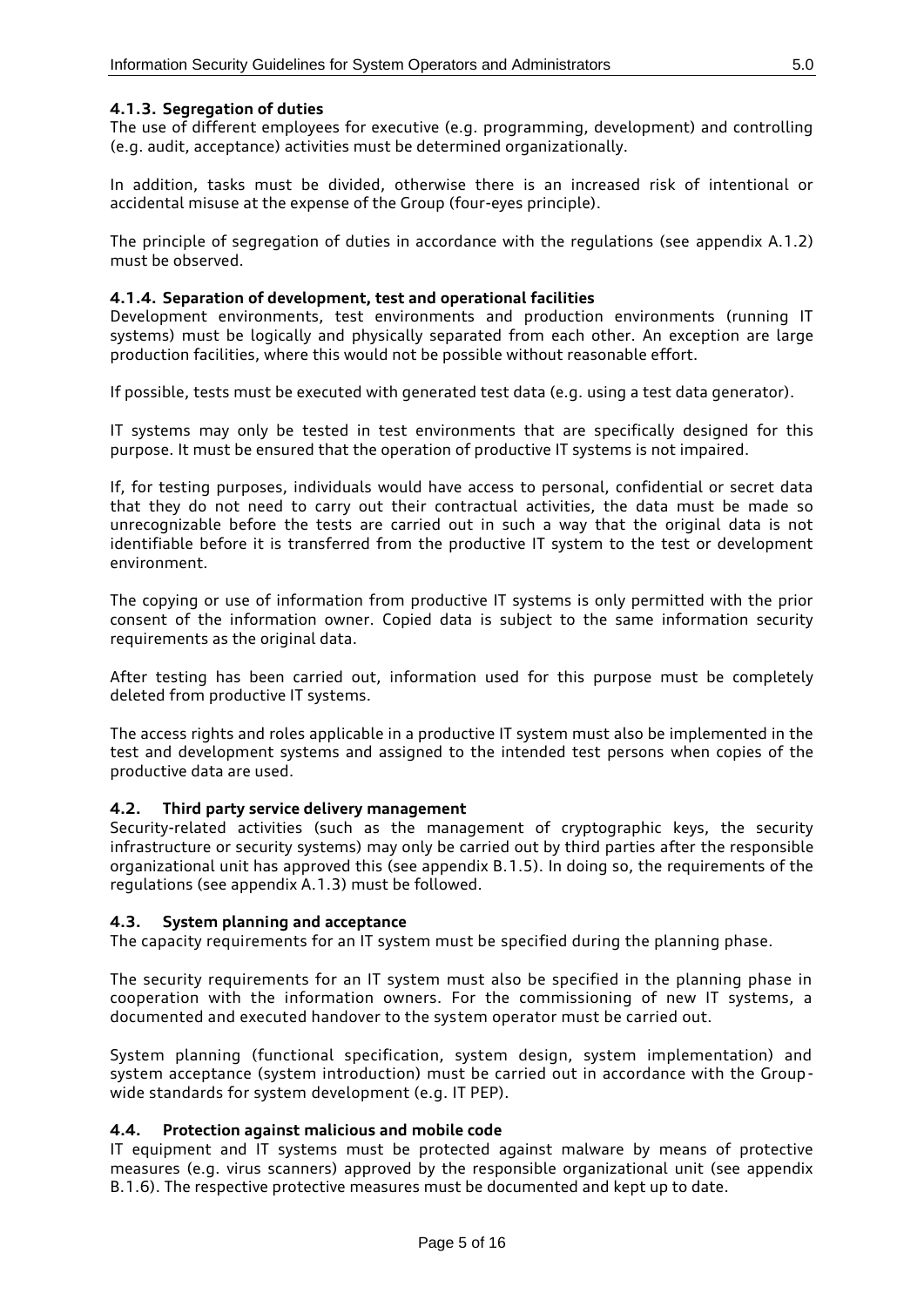If IT devices are infected with malware they must be disconnected from the network while estimating possible effects (e.g. production downtimes). The requirements of the regulations apply (see appendix A.1.4).

### <span id="page-5-0"></span>**4.5. Backup**

All persons responsible for IT systems must ensure sufficient data backups to allow for any necessary recovery of information within a reasonable timeframe. The requirements of the regulations (see appendix A.1.5) must be followed.

#### <span id="page-5-1"></span>**4.6. Network security management**

After the installation of network components (e.g. routers), their system-specific protection functions (e.g. password protection) must be activated immediately and default passwords must be changed according to the specifications for passwords.

All active network components must be centrally managed and monitored using a management system in order to detect errors or critical events in good time.

#### <span id="page-5-2"></span>**4.7. Electronic communications**

The following requirements apply:

- System-generated emails must be assigned to a responsible person.
- E-mail mailboxes must be protected against unauthorized access.

#### <span id="page-5-3"></span>**4.8. Publicly available information**

Only secure gateway components may be used to access internal networks from publicly accessible IT systems.

Information of the respective brands and companies of the Volkswagen Group that is provided via publicly accessible IT systems must be protected against unauthorized access and changes by appropriate security measures (e.g. encrypted transmission of authentication information).

#### <span id="page-5-5"></span><span id="page-5-4"></span>**4.9. Monitoring**

#### **4.9.1. Audit logging**

Users' access to IT systems that process information classified as "secret" must be logged. The logs must be kept in accordance with the company's operational regulations (see appendix A.1.2).

The logs must at least contain the following information:

- unambiguous identification of the logged person (e.g. name or ID)
- records of attempts to access the IT system
- records of access to data and other resources

#### <span id="page-5-6"></span>**4.9.2. Use of the monitoring system**

All logs must be checked regularly as part of audits or in case of suspected information security incidents.

When examining logs, the necessary approval procedures shall be followed (see appendix B.1.7).

#### <span id="page-5-7"></span>**4.9.3. Protection of log information**

All logs shall be kept in such a way that the logged persons have no authority to modify or change the log information. Logs must not be tampered with or disabled. System administrators must not be able to disable logging unnoticed.

If logs contain information classified as "secret" (e.g. the data itself before and after a change, transmitted data, etc.), it must be ensured that only those persons for whom the information owner has given permission have access to it.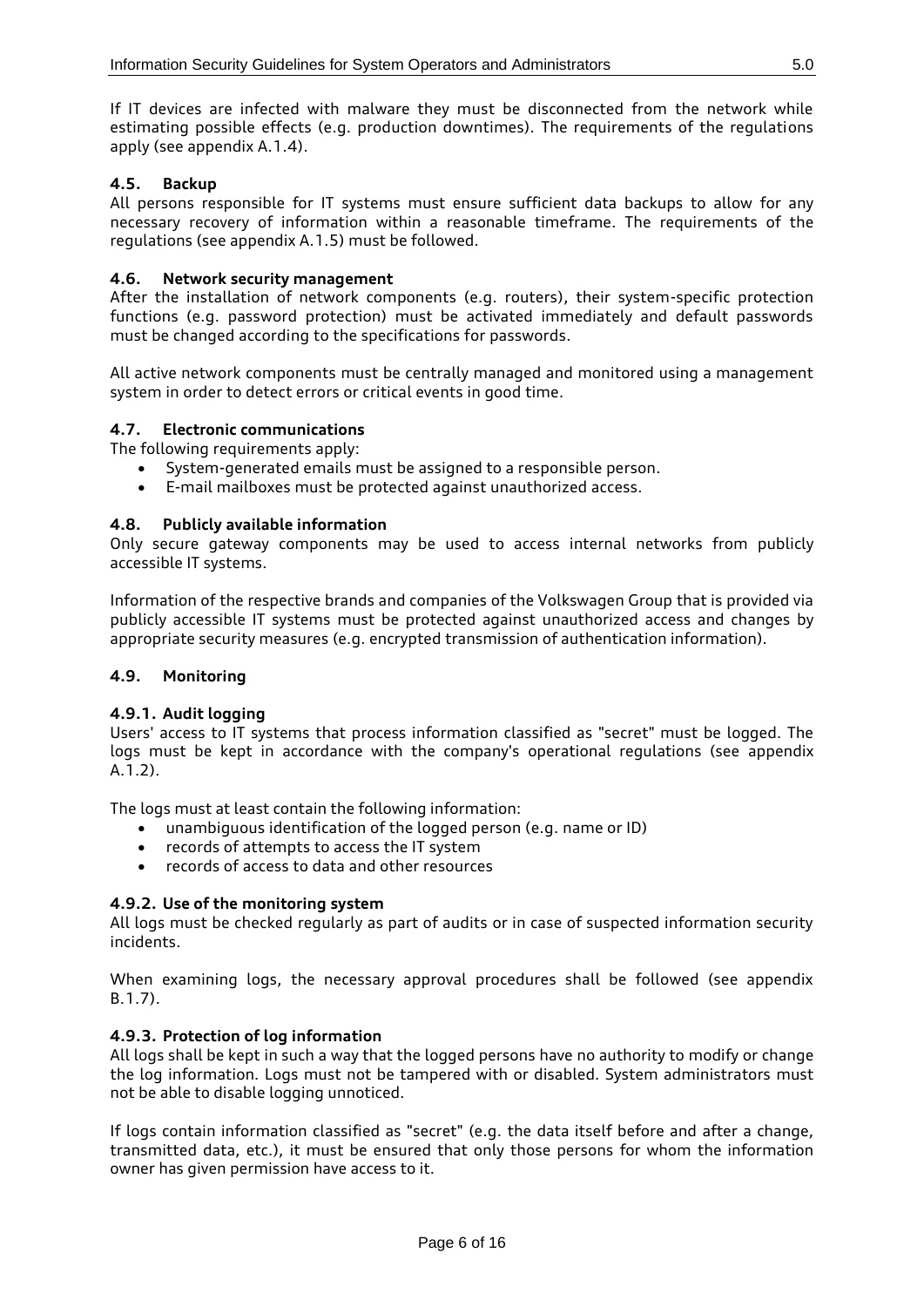#### <span id="page-6-0"></span>**4.9.4. Administrator and operator logs**

All activities of administrators and system operators in IT systems that contain information classified as "confidential" or "secret" must be logged.

At least for IT systems in which information classified as "secret" is processed, activity logs of the system operators must be stored in such a way that even persons with extended access rights cannot change or delete the log information.

The contents, which logs must contain at least, are documented in the regulations (see appendix A.1.2).

#### <span id="page-6-1"></span>**4.9.5. Error logging**

All errors and malfunctions reported by users must be logged. All measures taken by operators for the purpose of troubleshooting must be documented.

#### <span id="page-6-2"></span>**4.9.6. Time synchronization**

<span id="page-6-3"></span>Information systems in which log information is stored must be synchronized to a precisely agreed common reference time.

### **5. Access control**

#### <span id="page-6-4"></span>**5.1. Business requirements for access control**

To access information, authentication and authorization mechanisms shall be put in place based on a risk assessment carried out by the information owner.

The roles and permissions specified by the information owner must be implemented. Further requirements on the subject of access control are documented and must be observed in the regulations (see appendix A.1.2).

A request for access rights for IT systems must be made in writing using a corresponding form (e.g. user application) or via a defined and approved IT system (see appendix A.1.2). It must be documented which persons have access rights to a particular IT system.

The assignment of access rights must be approved by the management of the user's organizational unit as well as by the information owner (four-eyes principle). Exceptions are central services (e.g. the intranet). The transfer for approval is permitted.

User IDs must always be assigned to individuals.

The distribution of means of identification (e.g. SmartCards or SecurID cards) for the purpose of maintenance access is permitted under the following conditions:

- The distribution is documented by a responsible person. The responsible person shall ensure that it is recorded in writing by whom means of identification were distributed to whom, for what reason and at what time.
- The same retention periods apply to this documentation as to the retention of user requests.

Procedures for generating and resetting passwords must be defined and published.

#### <span id="page-6-5"></span>**5.2. User administration**

Further requirements on the subject of user administration are documented and must be observed in the regulations (see appendix A.1.2).

After the installation of an IT system or software, the manufacturer's default passwords must be changed immediately in accordance with the specifications for passwords.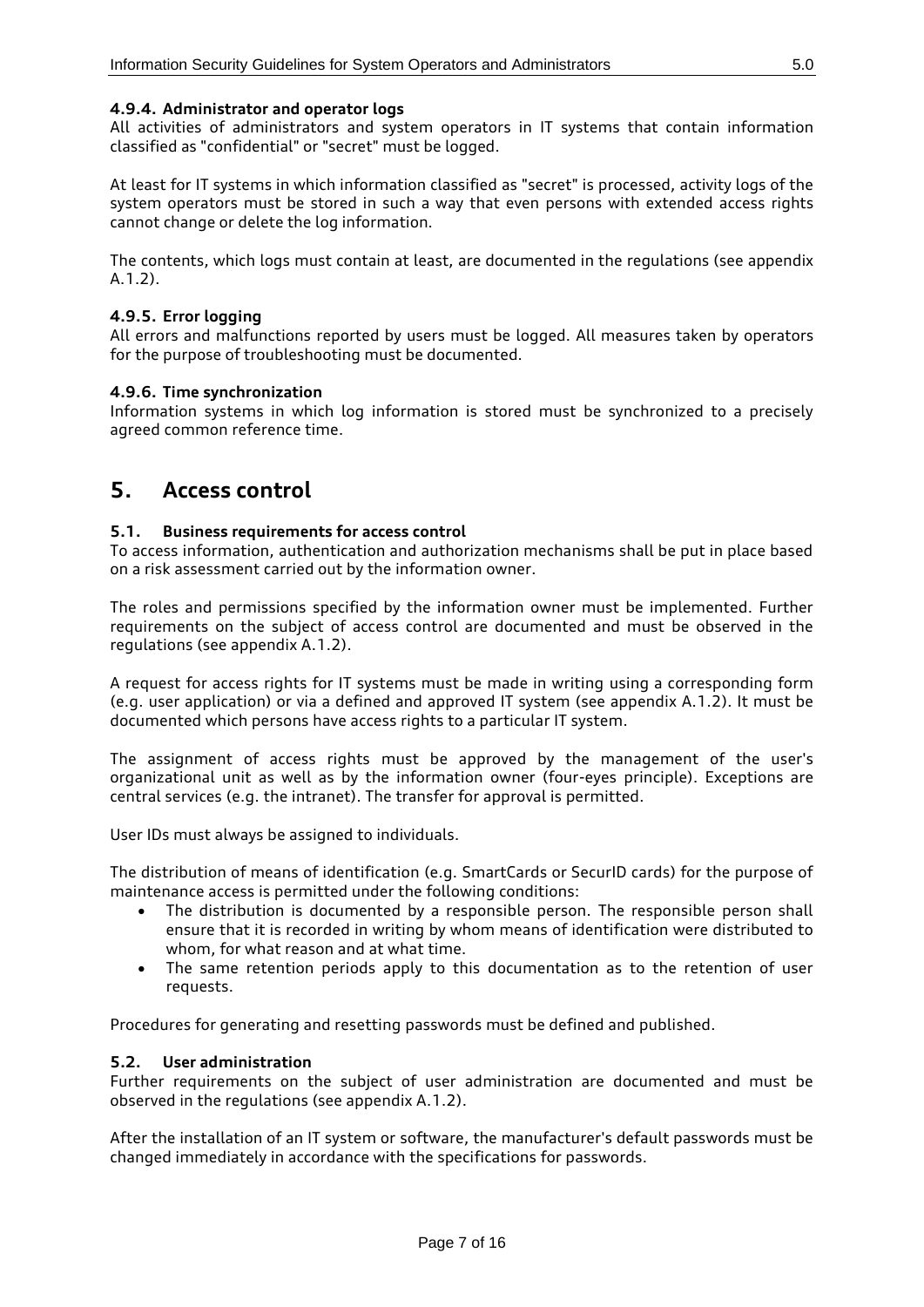All information required to periodically check user permissions must be provided to the management of each OU.

As far as technically feasible, the access authorizations of employees of external suppliers/partner companies for IT systems are to be limited to the duration of a project (maximum one year).

User IDs that have not been used for more than 400 days must be blocked.

Passwords must meet the following minimum requirements (these do not apply to PINs):

- Appropriate measures must be taken to prevent the guessing of user IDs and passwords (e.g. extended waiting time between failed login attempts or access blocks after a certain number of failed login attempts).
- Login to IT systems must be securely encrypted. If this is not possible, one-time passwords must be used.

For the handling of passwords, the following minimum requirements must be met:

- Predefined or standard passwords in IT systems must be changed to individual passwords.
- Passwords must never be stored in plain text.
- Every user must have the possibility to change his password at any time.
- Passwords must not be displayed as plain text when entered on screens.

#### <span id="page-7-1"></span><span id="page-7-0"></span>**5.3. User responsibility**

#### **5.3.1. General Requirements**

The following requirements must be observed by all system operators and administrators:

- The requirements of the Information Security Guideline for employees (handling passwords) or for third parties, if the system operator or administrator is an employee of a partner company, must be followed.
- The requirements of the regulations (see appendix A.1.2) must be followed and implemented in IT systems and applications. In all IT systems/applications, the requirements for passwords from the regulations must be enforced.
- Routine activities that do not require administrative rights must not be carried out with privileged/administrative user IDs. For this purpose, a user ID with limited rights must be used. The password of an administrative user ID may not be used for other user IDs. Additional accounts may be required, for example, if applications or IT systems are not connected to the central authentication service, or for different roles (user/administrator).

#### <span id="page-7-2"></span>**5.3.2. Password Generation (Individual Administrative Accounts and System related Accounts)**

When generating a password, the following minimum requirements must be met:

- No trivial passwords are allowed (e.g. "Test1234") or passwords from the personal environment (e.g. name, date of birth).
- Identical passwords may not be generated for professional and private purposes.
- Identical passwords may not be generated for IT systems provided by the Volkswagen Group and IT systems provided by third parties (e.g. applications, registration services on the Internet).
- Passwords must be changed at least once a year.

#### <span id="page-7-3"></span>**5.3.2.1. Individual related Administrative Accounts**

Administrator accounts may only be assigned to users who have completed the mandatory information security awareness training for administrators (see appendix A.1.6).

Further requirements on the subject of personal administrative user IDs are documented and must be observed in the regulations (see appendix A.1.2).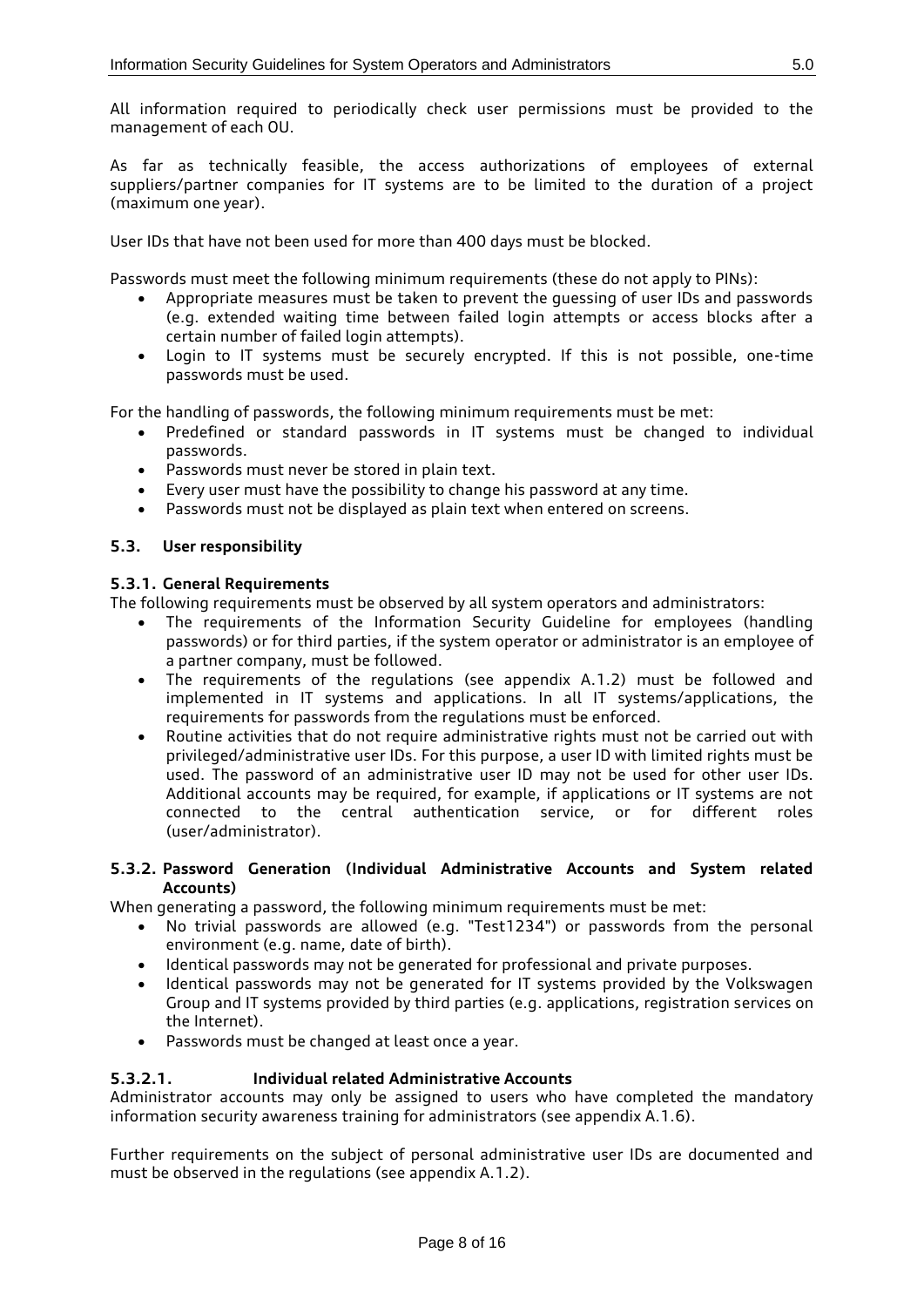#### <span id="page-8-0"></span>**5.3.2.2. System related Accounts**

The availability of system-related passwords must be ensured by the person responsible for the IT system (e.g. by storing passwords).

Further requirements on the subject of system-related user IDs are documented and must be observed in the regulations (see appendix A.1.2).

#### <span id="page-8-1"></span>**5.3.3. Usage of administrative Accounts**

Administrative functions (such as user administration) may only be used for the respective task and under the responsibility of the individual administrator. Administrative permissions must be restricted using feature/role-specific profiles in accordance with the principles of least privilege and need to know.

Only personal administrator accounts may be used.

The company-specific regulations (see appendix B.1.18) must be followed.

The following administrative activities are permitted using the available administrative functions:

- Maintenance and troubleshooting
- Management of access rights for users in their own organizational unit for access to data of their own organizational unit. For the assignment of access rights for data of the own organizational unit to users who do not belong to the own organizational unit, the documented approval of the responsible management of the organizational unit is required.
- Installation of tested and approved software according to the license terms
- For the execution of administrative activities for customers (e.g. for troubleshooting), the prior approval of the responsible user is required. No approval is required to install standard software or security updates provided through centralized software distribution.

The following administrative activities are not permitted:

- Remove user groups or system accounts of central offices from the local administrators group without supervisor approval
- Create additional administrator accounts (bypassing the process of creating administrator accounts)
- Administration of external groups or external workstations (non-responsible OEs)
- Create accounts with passwords with no expiration date
- Access to users' storage areas unless required for administrative activities. Access to content (e.g. opening files) requires approval in accordance with company-specific regulations (see appendix B.1.7).
- Create local accounts

#### <span id="page-8-2"></span>**5.4. Network access control**

Only registered and authorized users may gain access to the Group's internal network. The requirements of the regulations (see appendix A.1.7) must be followed.

External access to the Group's internal network must be protected by two-factor authentication (e.g. by means of a PKI card). Data transmissions must be protected by secure encryption. The requirements of the regulations (see appendix A.1.7) must be followed.

All unnecessary services and ports must be deactivated.

All required network communication must be documented.

Each IT system must be integrated into a network segment that offers the required level of security. Details can be found in the relevant regulations (see appendix A.1.8).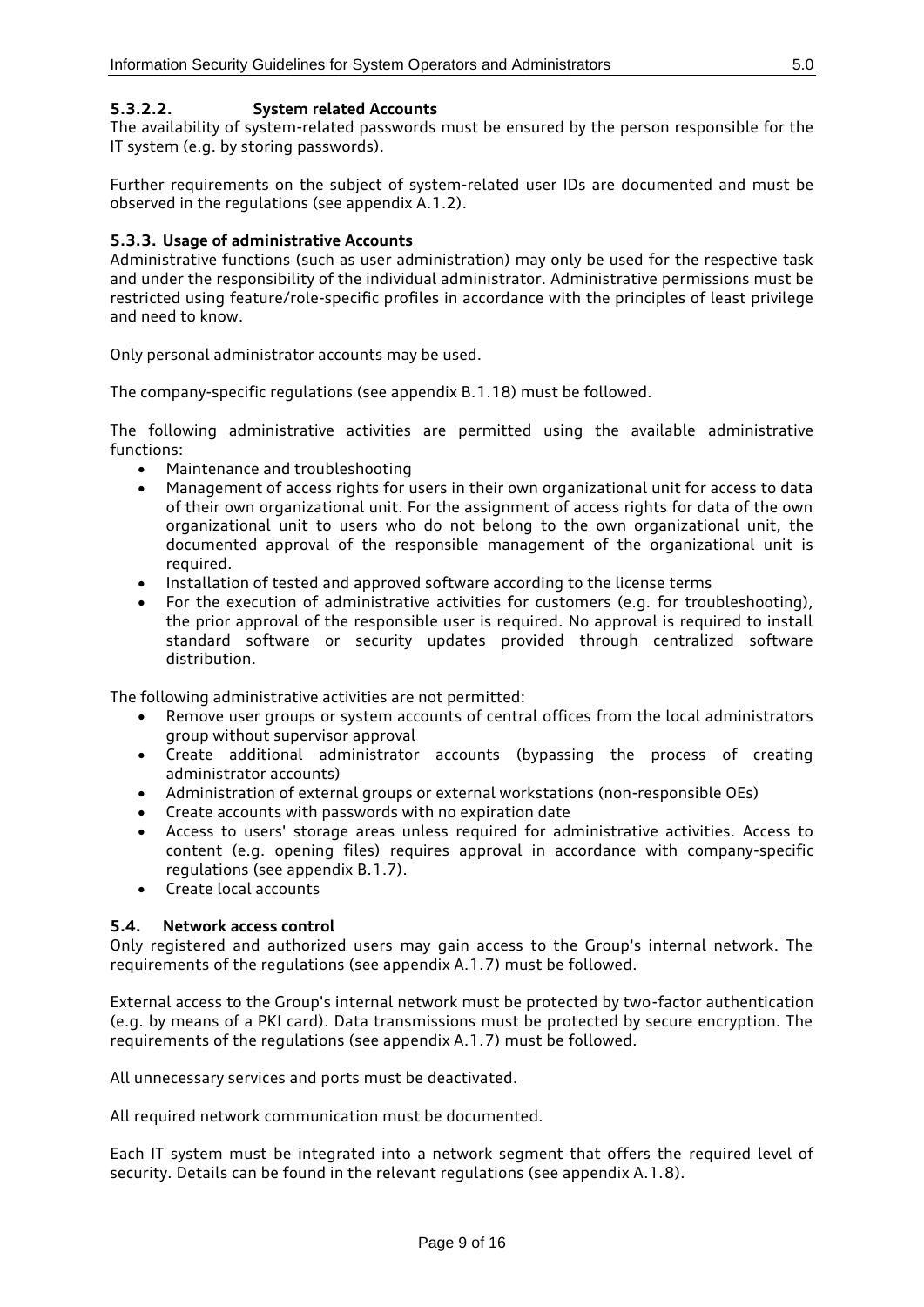#### <span id="page-9-0"></span>**5.5. Operating system access control**

#### <span id="page-9-1"></span>**5.5.1. Secure login procedures**

Access to IT systems containing non-public data must be secured by appropriate means (e.g. authentication) and restricted to authorized users.

The IT system manager is responsible for the implementation of secure login procedures (e.g. strong authentication using PKI card) according to the respective data classification.

Further requirements on the subject of secure login procedures are documented and must be observed in the regulations (see appendix A.1.2).

#### <span id="page-9-2"></span>**5.5.2. User identification and authentication**

Where technically feasible, strong authentication (two-factor authentication via "knowledge and ownership") must be set up for administrative tasks. If this is not possible, alternative security methods (e.g stronger passwords) must be used after agreement with the responsible organizational units (see appendix B.1.9).

When generating or resetting a password, the minimum requirements for passwords must be met.

#### <span id="page-9-3"></span>**5.5.3. Password management**

The persons responsible for the respective IT systems must implement the minimum password requirements laid down in the regulations (see appendix A.1.2).

#### <span id="page-9-4"></span>**5.5.4. Use of IT system utilities**

Appropriate measures (e.g. withdrawal of corresponding authorizations) must be taken to prevent unauthorized users from changing security-relevant IT system and application settings (e.g. via IT system tools).

#### <span id="page-9-5"></span>**5.5.5. Session timeouts**

Dialog sessions that are no longer actively used after a long period of time must be deactivated or protected by appropriate means.

#### <span id="page-9-6"></span>**5.5.6. Secure Deletion of Data Media**

When disposing of or recycling data media, secure deletion or destruction must be ensured.

It must be ensured that there is a high probability that data can no longer be recovered.

The following requirements must be observed for secure deletion:

General requirements:

- If secure deletion is not possible (or fails), the data media must be physically destroyed.
- Secure deletion shall be carried out by the responsible organizational unit (see appendix B.2.17).
- Proof of secure deletion must be kept.
- Only approved tools may be used for secure deletion (see appendix B.1.11).

Magnetic data media (HDDs):

- Pseudo Random Number Generation Stream must be used to overwrite.
	- o Internal data: simple overwriting is sufficient
	- o Confidential and secret data: These must be overwritten at least twice. The successful overwriting must be checked by the deleting organizational unit.

Non-magnetic data media (USB drives, flash cards, etc.):

- The use of Pseudo Random Number Generation Stream is recommended.
- Simple overwriting is sufficient.

Solid State Disks (SSDs):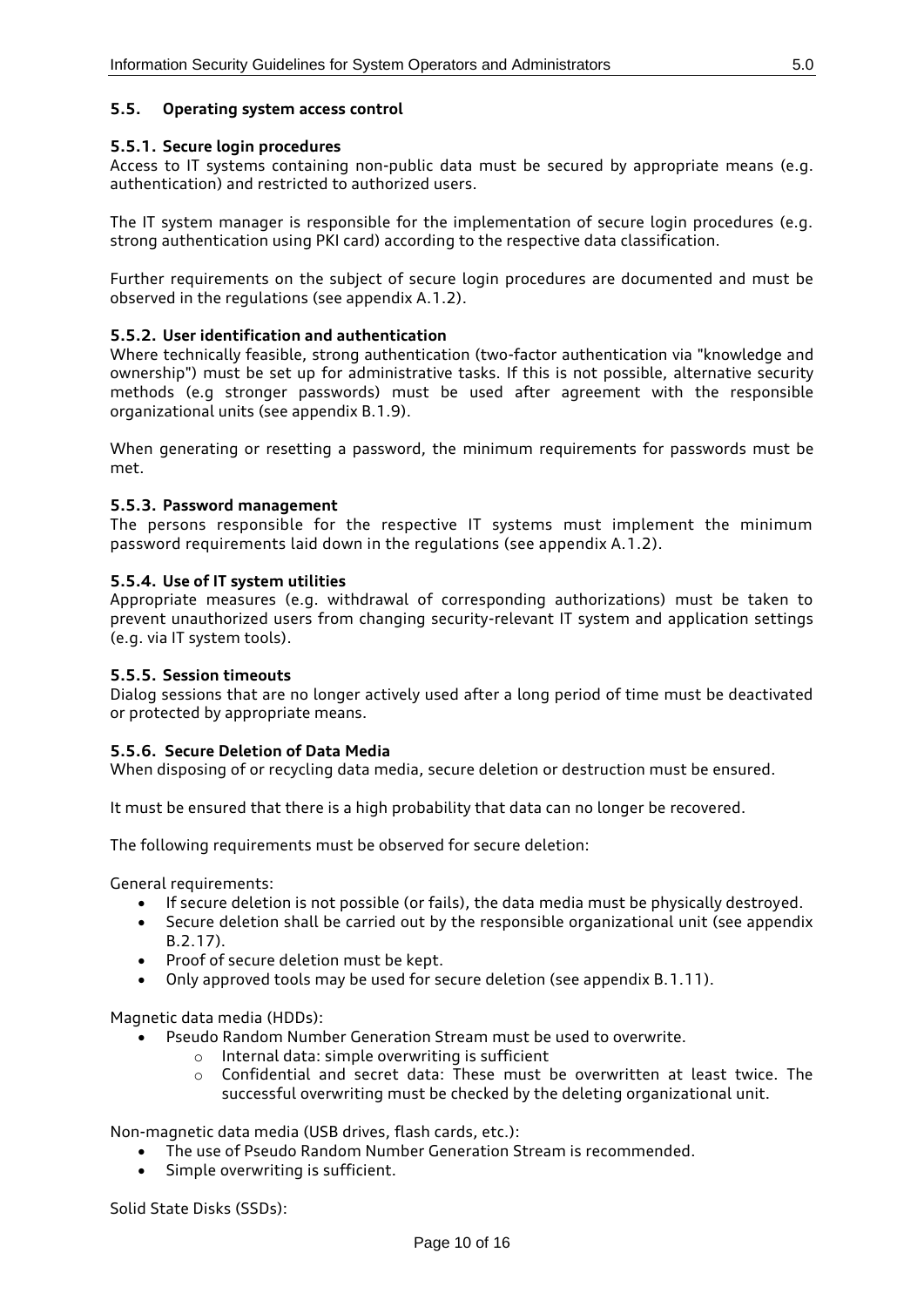- The "Enhanced Secure Erase" procedure, which must be supported by the manufacturer of the SSD, must be used.
- The manufacturer must confirm that the method of deletion used is considered a safe method for his products.
- <span id="page-10-0"></span>• If this cannot be fulfilled, the SSD must be physically destroyed.

### **6. Procurement, development and maintenance of IT systems**

### <span id="page-10-1"></span>**6.1. Security requirements of IT systems**

Before an IT system is developed and used, all necessary information security measures must be identified and implemented (e.g. IT system hardening or patch management).

#### <span id="page-10-2"></span>**6.1.1. Confidentiality**

Information must be protected against unauthorised access in accordance with its classification. Depending on the classification in terms of confidentiality, the following security measures are required:

| <b>Classification</b>                                                            | <b>Definition</b>                                                                                                                                                                                                                              |  |  |  |  |  |
|----------------------------------------------------------------------------------|------------------------------------------------------------------------------------------------------------------------------------------------------------------------------------------------------------------------------------------------|--|--|--|--|--|
| <b>Public</b>                                                                    | IT system hardening (only required services and current security<br>$\bullet$<br>patches)                                                                                                                                                      |  |  |  |  |  |
| <b>Internal</b>                                                                  | IT system hardening (only required services and current security<br>$\bullet$<br>patches)                                                                                                                                                      |  |  |  |  |  |
|                                                                                  | Access control according to the principle "Need to know"<br>$\bullet$                                                                                                                                                                          |  |  |  |  |  |
|                                                                                  | One-factor authentication (e.g. user ID and password)<br>$\bullet$                                                                                                                                                                             |  |  |  |  |  |
| <b>Confidential</b>                                                              | IT system hardening (only required services and current security<br>$\bullet$<br>patches)                                                                                                                                                      |  |  |  |  |  |
|                                                                                  | Access control according to the principle "Need to know"<br>$\bullet$                                                                                                                                                                          |  |  |  |  |  |
|                                                                                  | Two-factor authentication (e.g. smart card and PIN) - especially for<br>$\bullet$<br>accessing applications - or additional protection mechanisms such as<br>encrypted storage (e.g. encrypted data on file shares or encrypted USB<br>drives) |  |  |  |  |  |
|                                                                                  | Transport encryption                                                                                                                                                                                                                           |  |  |  |  |  |
| <b>Secret</b>                                                                    | IT system hardening (only required services and current security<br>$\bullet$<br>patches)                                                                                                                                                      |  |  |  |  |  |
|                                                                                  | Access control according to the principle "Need to know"<br>$\bullet$                                                                                                                                                                          |  |  |  |  |  |
| Two-factor authentication (e.g. smart card and PIN), especially for<br>$\bullet$ |                                                                                                                                                                                                                                                |  |  |  |  |  |
|                                                                                  | accessing applications                                                                                                                                                                                                                         |  |  |  |  |  |
|                                                                                  | Transport encryption<br>$\bullet$                                                                                                                                                                                                              |  |  |  |  |  |
|                                                                                  | Data storage encryption                                                                                                                                                                                                                        |  |  |  |  |  |

### <span id="page-10-3"></span>**6.1.2. Integrity**

Information shall be protected against undesirable changes and unauthorised manipulation in accordance with its classification. Depending on the classification in terms of integrity, the following security measures are required:

| Classification | <b>Definition</b>                                                                                                                                                                                                                                                                                  |
|----------------|----------------------------------------------------------------------------------------------------------------------------------------------------------------------------------------------------------------------------------------------------------------------------------------------------|
| Low            | IT system hardening (only required services and current security<br>$\bullet$<br>patches)                                                                                                                                                                                                          |
| <b>Medium</b>  | • IT system hardening (only required services and current security<br>patches)<br>• Access control according to the principle "Need to know"<br>One-factor authentication (e.g. user ID and password)<br>$\bullet$<br>Databases: Protection of referential integrity must be enabled.<br>$\bullet$ |
| High           | • IT system hardening (only required services and current security<br>patches)<br>Access control according to the principle "Need to know"<br>$\bullet$                                                                                                                                            |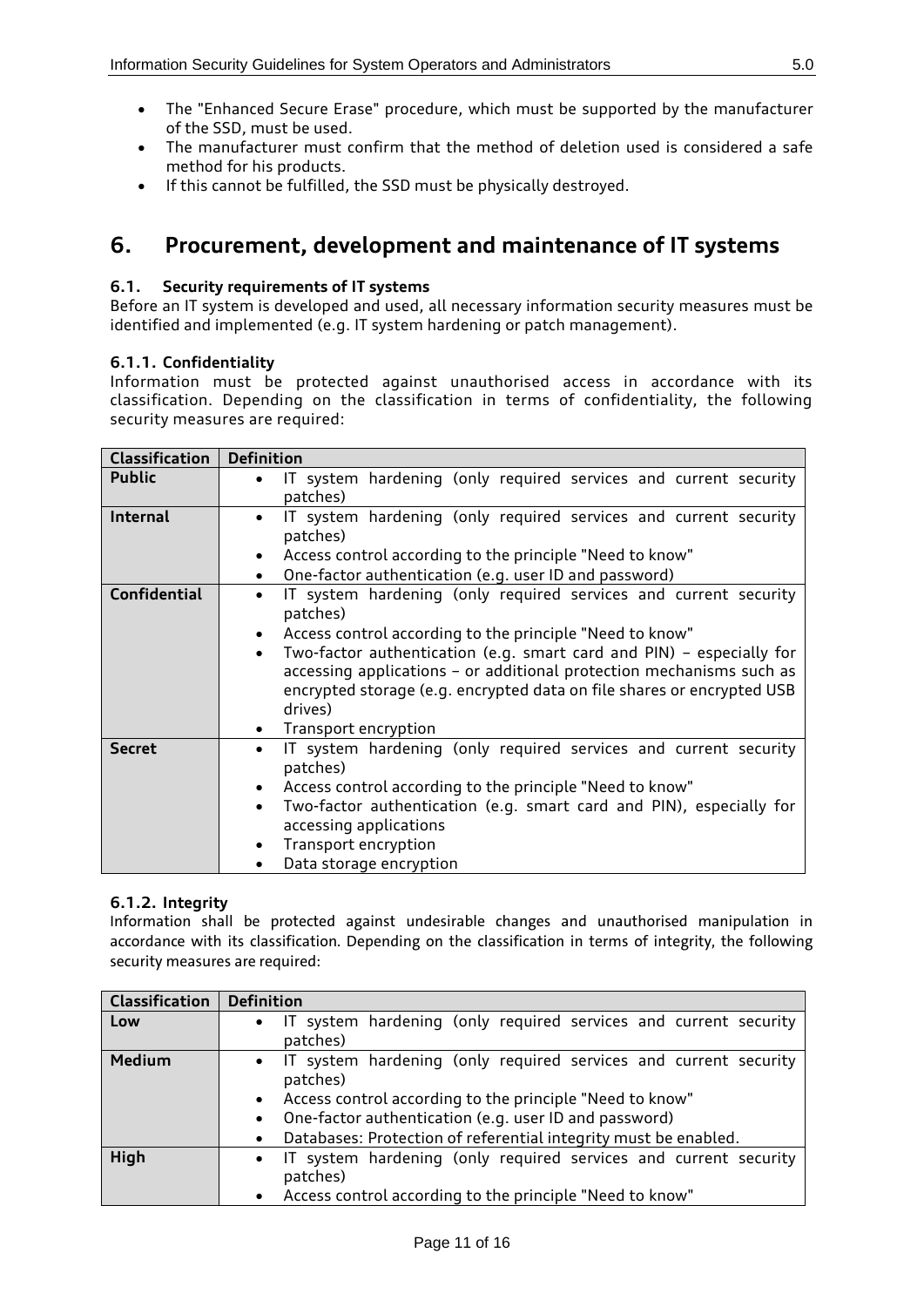|           | Validation of input and output data as well as control of internal<br>$\bullet$<br>processing for error reduction and avoidance of standard attacks such<br>as "buffer overflows" or injection of executable code (e.g. control of<br>restriction for fields, field restriction for special areas)<br>• Creation of secure hash values for data<br>Verification of hash values before processing data<br>$\bullet$ |  |  |  |  |
|-----------|--------------------------------------------------------------------------------------------------------------------------------------------------------------------------------------------------------------------------------------------------------------------------------------------------------------------------------------------------------------------------------------------------------------------|--|--|--|--|
| Very high | Additional to the requirements for "High":<br>Two-factor authentication (e.g. smart card and PIN) for write access<br>$\bullet$<br>Generation and verification of digital signatures for stored data or<br>$\bullet$<br>comparable security measures<br>Signing of hash values (secure storage of keys)<br>$\bullet$                                                                                               |  |  |  |  |

### <span id="page-11-0"></span>**6.1.3. Availability**

The availability of IT systems must be ensured according to the respective classification. Depending on the classification in terms of availability, the following security measures are required:

| <b>Classification</b> | <b>Definition</b>                                                                                                                                 |  |  |  |
|-----------------------|---------------------------------------------------------------------------------------------------------------------------------------------------|--|--|--|
| Low                   | IT system hardening (only required services and current security<br>$\bullet$<br>patches)                                                         |  |  |  |
|                       | • Recovery measures in 72 hours or later. For this purpose, suitable<br>measures must be implemented.                                             |  |  |  |
| <b>Medium</b>         | IT system hardening (only required services and current security<br>$\bullet$<br>patches)                                                         |  |  |  |
|                       | • Recovery measures in 24 hours or a maximum of 72 hours (BIA-IT:<br>levels 3 and 4). For this purpose, suitable measures must be<br>implemented. |  |  |  |
| High                  | IT system hardening (only required services and current security<br>$\bullet$<br>patches)                                                         |  |  |  |
|                       | • Recovery measures in 1 hour or a maximum of 24 hours (BIA-IT: level<br>2). For this purpose, suitable measures must be implemented.             |  |  |  |
| Very high             | IT system hardening (only required services and current security<br>$\bullet$<br>patches)                                                         |  |  |  |
|                       | • Recovery measures in 1 hour (BIA-IT: level 1). For this purpose,<br>suitable measures must be implemented.                                      |  |  |  |

### <span id="page-11-1"></span>**6.2. Cryptographic measures**

<span id="page-11-2"></span>The requirements of the regulations (see appendix A.1.9) must be complied with.

### **6.3. Security of system files**

#### <span id="page-11-3"></span>**6.3.1. Control of operational software**

Software may only be installed by authorized employees (see appendix B.1.12).

New or modified programs may only be used in running systems if they have been successfully tested and approved in accordance with the valid change management processes (see appendix A.1.1). The version or status of the correction of the software used must be documented and archived in accordance with the company-specific regulations (see appendix B.1.13).

#### <span id="page-11-4"></span>**6.3.2. Access control to source code**

Program source code must be classified and protected according to the respective data classification (with regard to confidentiality, integrity and availability).

#### <span id="page-11-5"></span>**6.4. Security in development and support processes**

The use of administration tools and logs must not compromise the security of applications.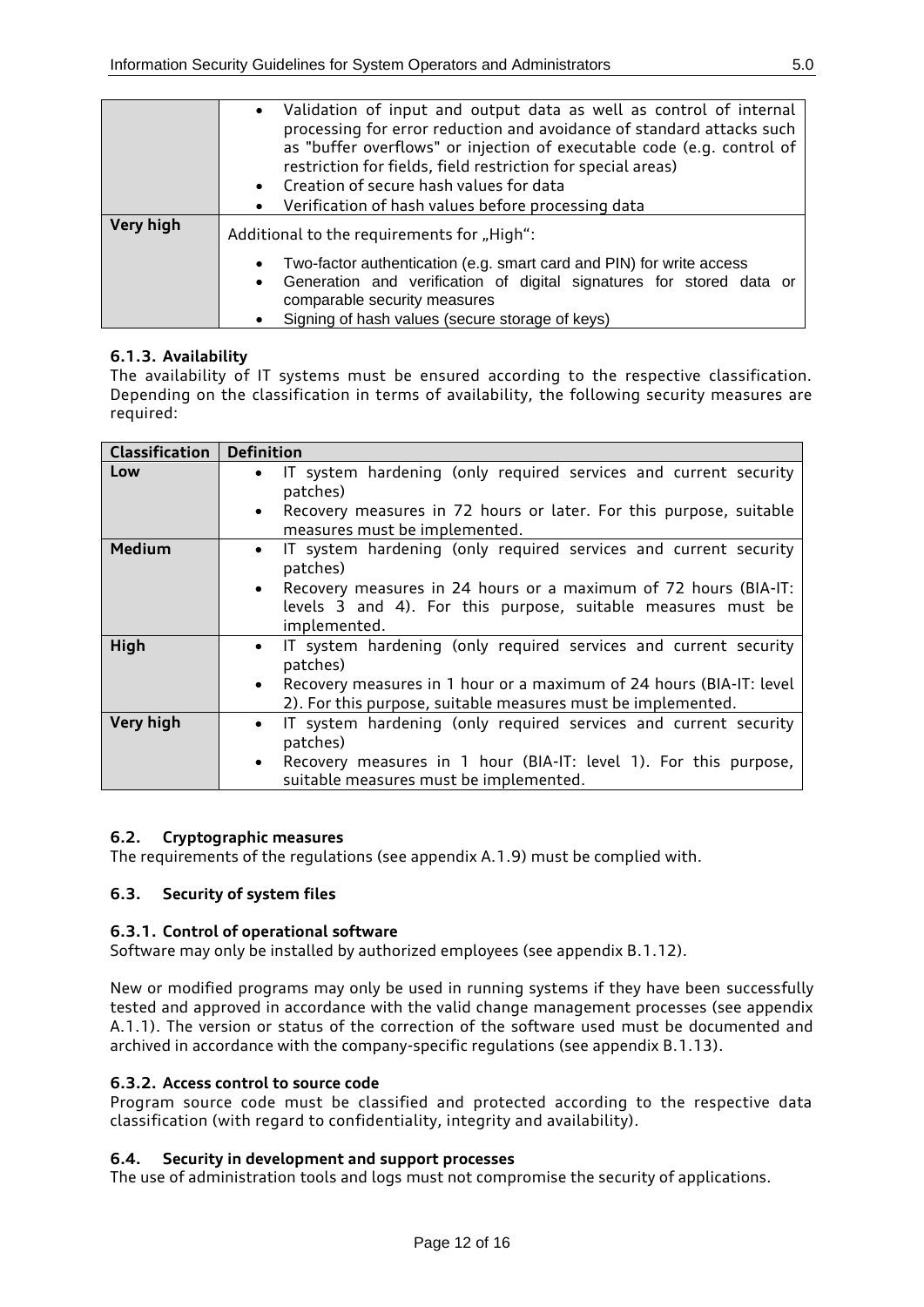Before installing new versions or patches for any software, tests must be carried out to ensure that the modifications do not affect ongoing operation or security.

Applicable procedure descriptions and operational documentation must be adapted if necessary after changes.

If changes are made to software packages, their effects on existing regulations, contracts and security measures must be determined. A change may only be made if it is permitted under licenses and maintenance contracts.

#### <span id="page-12-0"></span>**6.5. Management of patches and Technical vulnerabilities**

To minimize potential risks, all available security updates and patches must be tested and installed immediately.

Applicable process descriptions and operational documentation must be adapted if necessary.

The requirements of the regulations (see appendix A.1.1) must be followed. Regular checks for vulnerabilities must be carried out.

## <span id="page-12-1"></span>**7. IT service continuity management**

Unpredictable or unexpected events that can lead to unreasonably long IT system failures and threaten business processes are collectively referred to below as IT emergencies.

Methods for identifying and evaluating critical IT business processes need to be developed to ensure business continuity as described in the regulations (see appendix A.1.10).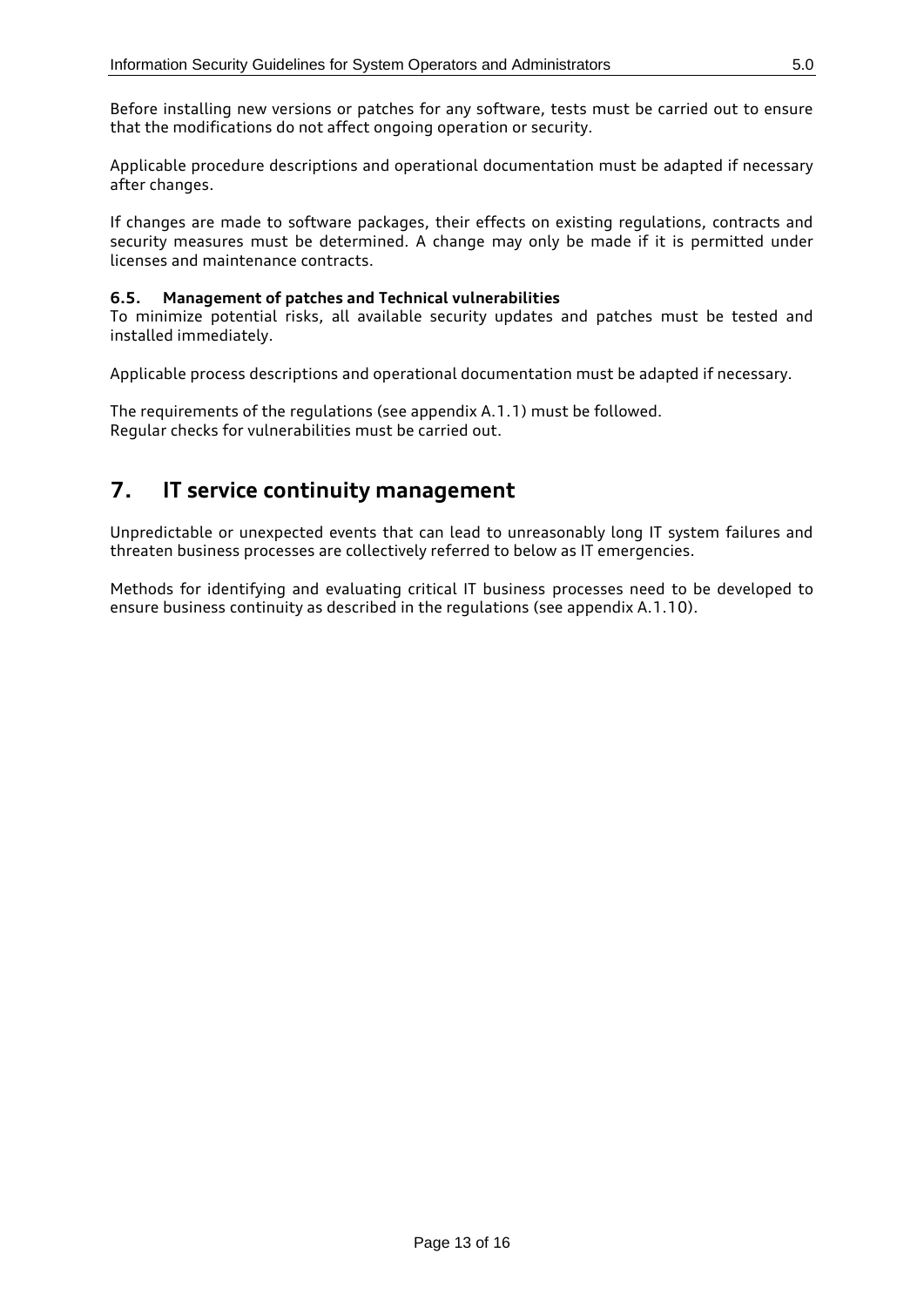# <span id="page-13-0"></span>**8. Compliance and compliance with obligations**

When using encryption and/or electronic signatures, all country-specific regulations for the import and export of or access to hardware, software and information must be followed. This applies in particular to the use abroad.

If you have any questions about country-specific regulations, please contact the relevant organizational units (see appendix B.1.14).

All system operators must conduct random checks on their IT systems to verify compliance with securityrelated regulations and guidelines. The results shall be documented.

Methods and tools for system monitoring (e.g. audit functions of the operating system) shall be set up and used in accordance with the applicable approval procedure (see appendix B.1.7).

All system operators are obliged to close security gaps discovered in IT systems.

The requirements and activities in the context of audits must be carefully planned (especially for ongoing systems) in order to minimize the risk of disruption of business processes.

The following guidelines must be followed:

- The scope of the test must be defined and checked.
- For testing purposes, software and data may only be used with read access.
- IT resources must be identified and made available for testing.
- All procedures, requirements and responsibilities must be documented.

In order to prevent the misuse or compromise of audit tools, only authorized employees may use the tools for IT system audits.

<span id="page-13-1"></span>The unlimited audit authorization of the audit department is not affected by this.

## **II. Responsibilities**

In the case of matters requiring co-determination, the involvement of the works constitutional committees must be ensured.

Violations of the guidelines are examined individually in accordance with valid legal, contractual and company law provisions and punished accordingly.

Deviations from this guideline which affect the security level are only permitted for a limited period of time and after consultation with the appropriate organizational units (see appendix B.1.15).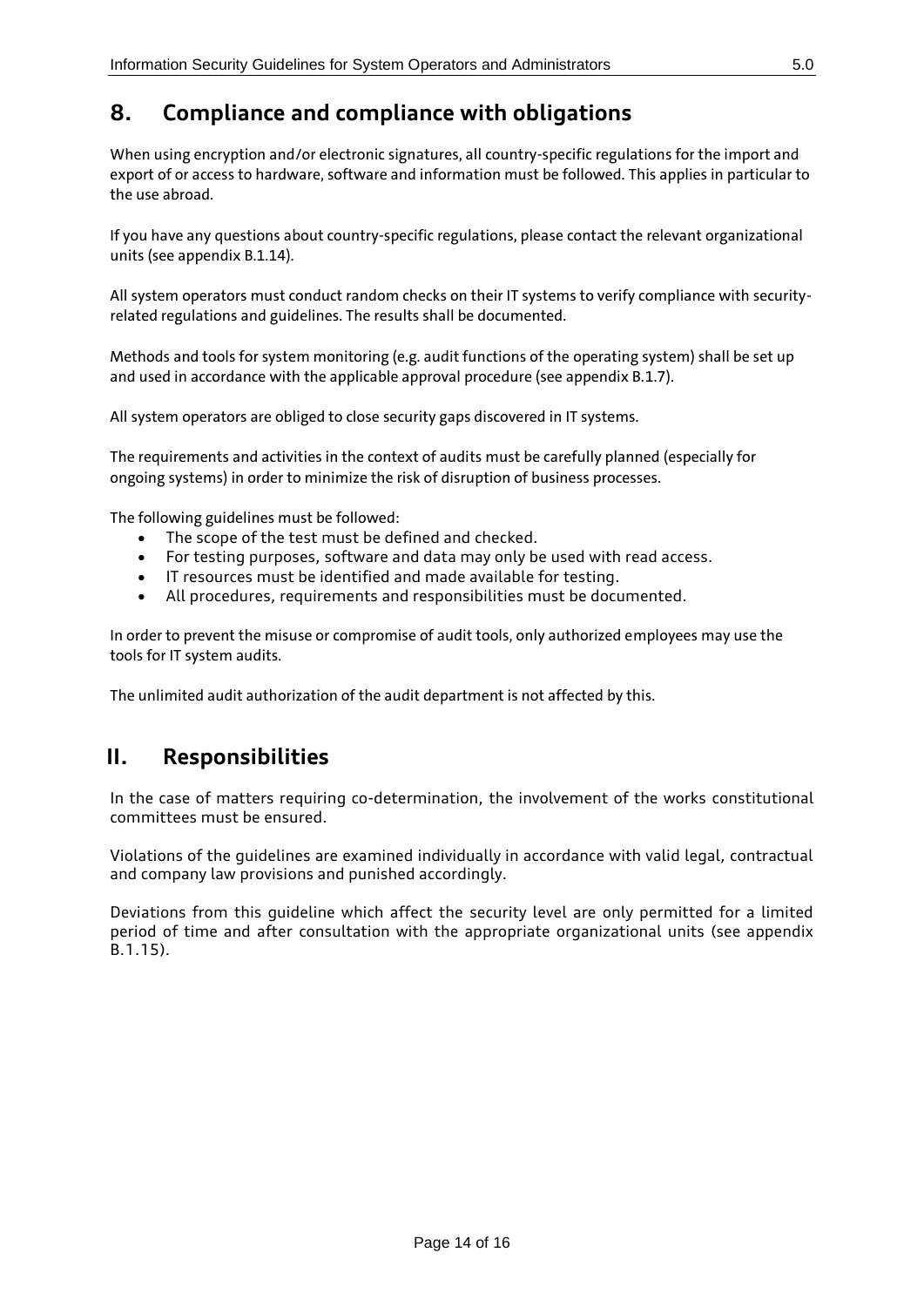# <span id="page-14-0"></span>**Appendix**

## <span id="page-14-1"></span>**A General**

## <span id="page-14-2"></span>**A.1 Mitgeltende Dokumente**

- A.1.1 Information Security Regulation No. 03.01.08 Change and Patch Management
- A.1.2 Information Security Regulation No. 03.01.05 IAM
- A.1.3 Information Security Regulation No. 03.01.16 Third party service delivery management
- A.1.4 Information Security Regulation No. 03.01.01 Anti malware and system security
- A.1.5 Information Security Regulation No. 03.01.06 Backup and archiving
- A.1.6 Information Security Regulation No. 03.01.10 Awareness and training
- A.1.7 Information Security Regulation No. 03.02.04 Network access
- A.1.8 Information Security Regulation No. 03.02.02 Zoning and Segregation
- A.1.9 Information Security Regulation No. 03.01.02 Cryptography
- A.1.10 Information Security Regulation No. 03.01.14 IT service continuity management
- A.1.11 Glossary for Information Security Guidelines

[https://portal.epp.audi.vwg/wps/poc?uri=audi](https://portal.epp.audi.vwg/wps/poc?uri=audi-np:oid:1551257182834@oid:Z7_3Q9IGGC0O0C870QI440ST620E7&epp-media=/content/aepc/mynet/en/2682/628/_jcr_content.download.pdf/13a1f2cd-6493-4e26-94db-e79e5001831b/it-sec_2_glossary_for_security_guidelines_audi.pdf)[np:oid:1551257182834@oid:Z7\\_3Q9IGGC0O0C870QI440ST620E7&epp](https://portal.epp.audi.vwg/wps/poc?uri=audi-np:oid:1551257182834@oid:Z7_3Q9IGGC0O0C870QI440ST620E7&epp-media=/content/aepc/mynet/en/2682/628/_jcr_content.download.pdf/13a1f2cd-6493-4e26-94db-e79e5001831b/it-sec_2_glossary_for_security_guidelines_audi.pdf)[media=/content/aepc/mynet/en/2682/628/\\_jcr\\_content.download.pdf/13a1f2cd-6493-](https://portal.epp.audi.vwg/wps/poc?uri=audi-np:oid:1551257182834@oid:Z7_3Q9IGGC0O0C870QI440ST620E7&epp-media=/content/aepc/mynet/en/2682/628/_jcr_content.download.pdf/13a1f2cd-6493-4e26-94db-e79e5001831b/it-sec_2_glossary_for_security_guidelines_audi.pdf) 4e26-94db-e79e5001831b/it-sec\_2\_alossary\_for\_security\_auidelines\_audi.pdf

## <span id="page-14-3"></span>**A.2 Validity**

This regulation is valid immediately after publication.

Next inspection date: March 01, 2025

### <span id="page-14-4"></span>**A.1 Document History**

| <b>Version</b>   | Name     | Org. Unit | <b>Date</b> | Comment                                                                                                          |
|------------------|----------|-----------|-------------|------------------------------------------------------------------------------------------------------------------|
| 2.0              | Fröhlich | $I/GA-2$  | 12.03.2013  | <b>Approved Version</b>                                                                                          |
| $\overline{3.0}$ | Fröhlich | $I/GG-81$ | 24.10.2016  | Revision                                                                                                         |
| $\overline{4.0}$ | Fröhlich | $I/GG-81$ | 25.07.2018  | Renaming of the IT security regulations in<br>Information security regulations;<br>reorganization security goals |
| 5.0              | Fröhlich | $I/FL-81$ | 01.03.2022  | Revision                                                                                                         |